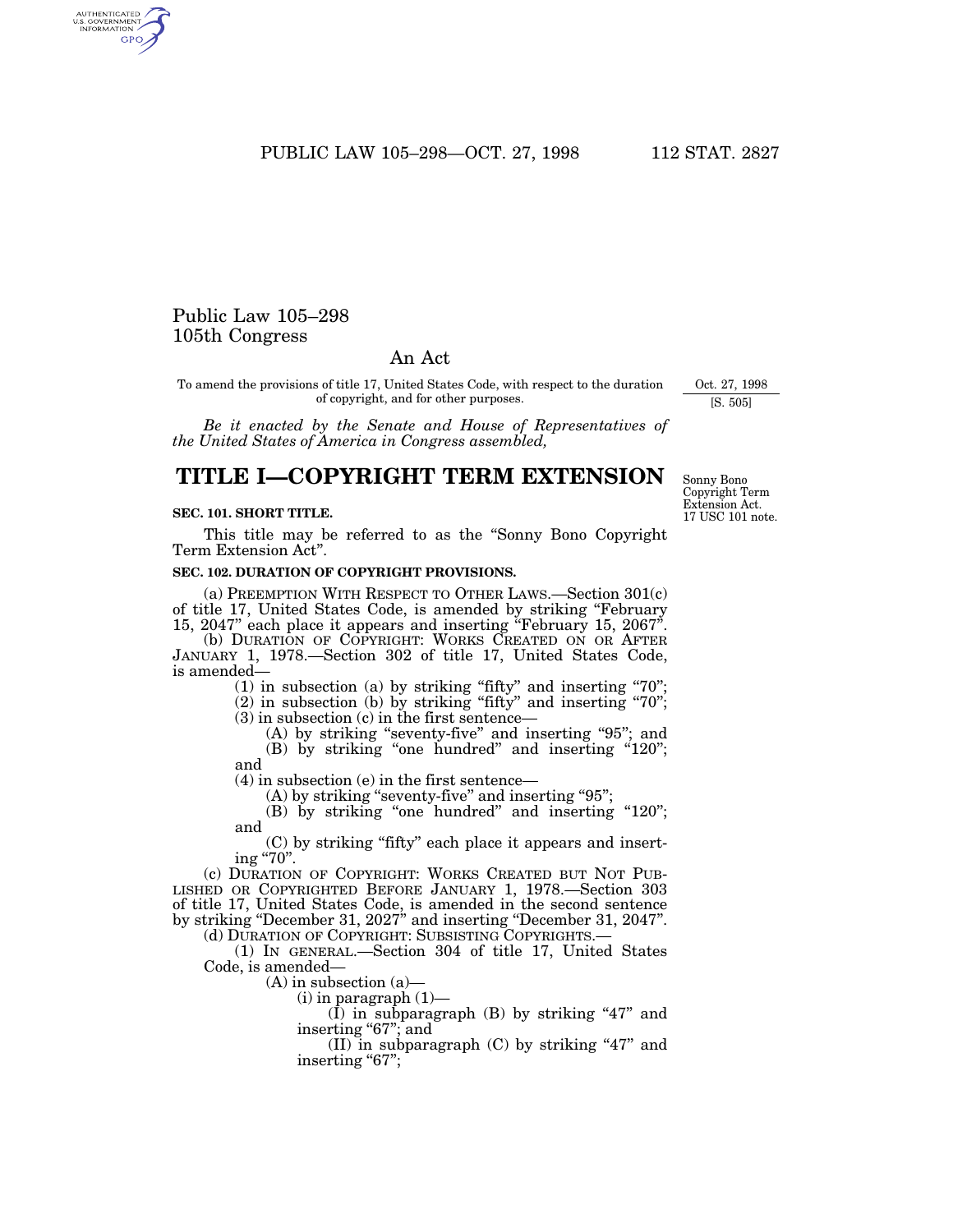$(ii)$  in paragraph  $(2)$ —

 $(I)$  in subparagraph  $(A)$  by striking "47" and inserting "67"; and

(II) in subparagraph  $(B)$  by striking "47" and inserting "67"; and

(iii) in paragraph (3)—

(I) in subparagraph  $(A)(i)$  by striking "47" and inserting "67"; and

(II) in subparagraph  $(B)$  by striking "47" and inserting "67";

(B) by amending subsection (b) to read as follows: ''(b) COPYRIGHTS IN THEIR RENEWAL TERM AT THE TIME OF THE EFFECTIVE DATE OF THE SONNY BONO COPYRIGHT TERM EXTEN-SION ACT.—Any copyright still in its renewal term at the time that the Sonny Bono Copyright Term Extension Act becomes effective shall have a copyright term of 95 years from the date copyright was originally secured.'';

 $\rm (C)$  in subsection  $\rm (c)(4)(A)$  in the first sentence by inserting "or, in the case of a termination under subsection (d), within the five-year period specified by subsection  $(d)(2)$ ," after "specified by clause  $(3)$  of this subsection,"; and

(D) by adding at the end the following new subsection: ''(d) TERMINATION RIGHTS PROVIDED IN SUBSECTION (c) WHICH HAVE EXPIRED ON OR BEFORE THE EFFECTIVE DATE OF THE SONNY BONO COPYRIGHT TERM EXTENSION ACT.—In the case of any copyright other than a work made for hire, subsisting in its renewal term on the effective date of the Sonny Bono Copyright Term Extension Act for which the termination right provided in subsection (c) has expired by such date, where the author or owner of the termination right has not previously exercised such termination right, the exclusive or nonexclusive grant of a transfer or license of the renewal copyright or any right under it, executed before January 1, 1978, by any of the persons designated in subsection  $(a)(1)(\tilde{C})$  of this section, other than by will, is subject to termination under the following conditions:

"(1) The conditions specified in subsections (c)  $(1)$ ,  $(2)$ ,  $(4)$ , (5), and (6) of this section apply to terminations of the last 20 years of copyright term as provided by the amendments made by the Sonny Bono Copyright Term Extension Act.

"(2) Termination of the grant may be effected at any time during a period of 5 years beginning at the end of 75 years from the date copyright was originally secured.''.

(2) COPYRIGHT AMENDMENTS ACT OF 1992.—Section 102 of the Copyright Amendments Act of 1992 (Public Law 102–307; 106 Stat. 266; 17 U.S.C. 304 note) is amended—

(A) in subsection (c)—

 $(i)$  by striking "47" and inserting "67";

(ii) by striking ''(as amended by subsection (a) of this section)''; and

(iii) by striking ''effective date of this section'' each place it appears and inserting "effective date of the Sonny Bono Copyright Term Extension Act''; and

 $(B)$  in subsection  $(g)(2)$  in the second sentence by inserting before the period the following: '', except each reference to forty-seven years in such provisions shall be deemed to be 67 years''.

17 USC 101 note.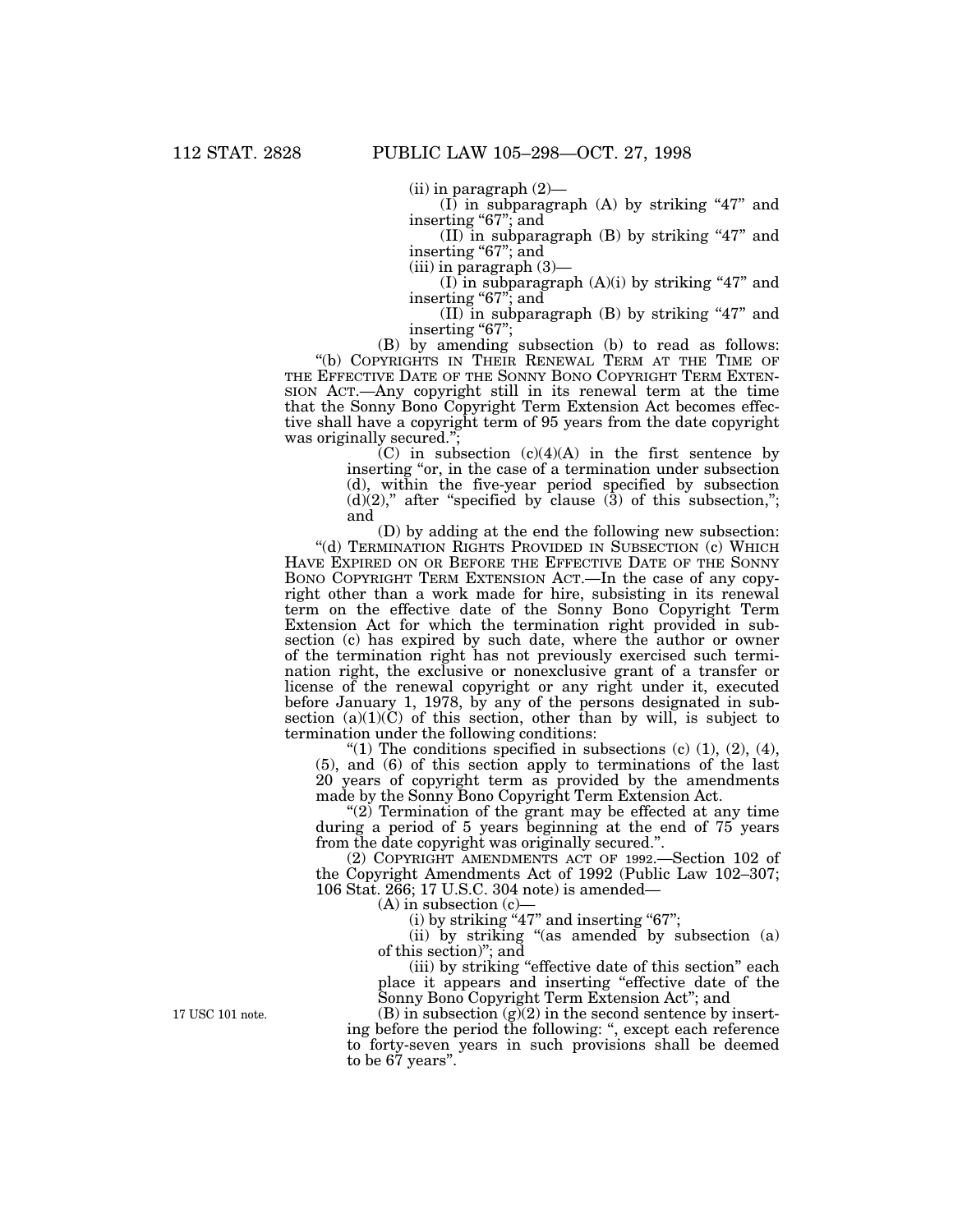### **SEC. 103. TERMINATION OF TRANSFERS AND LICENSES COVERING EXTENDED RENEWAL TERM.**

Sections  $203(a)(2)$  and  $304(c)(2)$  of title 17, United States Code, are each amended—

(1) by striking ''by his widow or her widower and his or her children or grandchildren''; and

(2) by inserting after subparagraph (C) the following:

''(D) In the event that the author's widow or widower, children, and grandchildren are not living, the author's executor, administrator, personal representative, or trustee shall own the author's entire termination interest.''.

### **SEC. 104. REPRODUCTION BY LIBRARIES AND ARCHIVES.**

Section 108 of title 17, United States Code, is amended— (1) by redesignating subsection (h) as subsection (i); and

(2) by inserting after subsection (g) the following:

" $(h)(1)$  For purposes of this section, during the last 20 years of any term of copyright of a published work, a library or archives, including a nonprofit educational institution that functions as such, may reproduce, distribute, display, or perform in facsimile or digital form a copy or phonorecord of such work, or portions thereof, for purposes of preservation, scholarship, or research, if such library or archives has first determined, on the basis of a reasonable investigation, that none of the conditions set forth in subparagraphs  $(A)$ ,  $(B)$ , and  $(C)$  of paragraph  $(2)$  apply.

''(2) No reproduction, distribution, display, or performance is authorized under this subsection if—

"(A) the work is subject to normal commercial exploitation;

''(B) a copy or phonorecord of the work can be obtained at a reasonable price; or

 $C$ ) the copyright owner or its agent provides notice pursuant to regulations promulgated by the Register of Copyrights that either of the conditions set forth in subparagraphs (A) and (B) applies.

''(3) The exemption provided in this subsection does not apply to any subsequent uses by users other than such library or archives.''.

### **SEC. 105. VOLUNTARY NEGOTIATION REGARDING DIVISION OF ROYALTIES.**

It is the sense of the Congress that copyright owners of audiovisual works for which the term of copyright protection is extended by the amendments made by this title, and the screenwriters, directors, and performers of those audiovisual works, should negotiate in good faith in an effort to reach a voluntary agreement or voluntary agreements with respect to the establishment of a fund or other mechanism for the amount of remuneration to be divided among the parties for the exploitation of those audiovisual works.

### **SEC. 106. EFFECTIVE DATE.**

This title and the amendments made by this title shall take effect on the date of the enactment of this Act.

17 USC 108 note.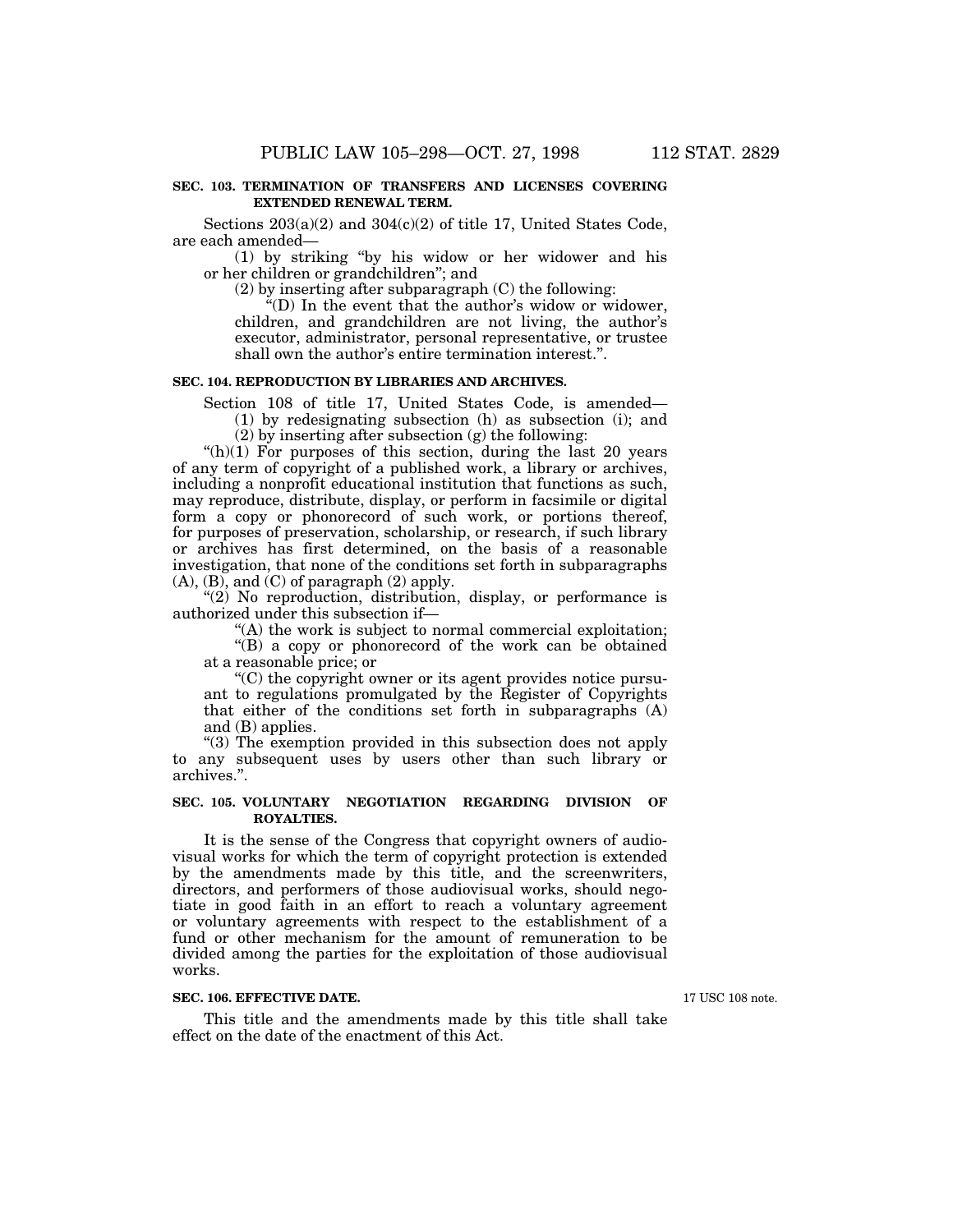Fairness In Music Licensing Act of 1998.

# **TITLE II—MUSIC LICENSING EXEMP-TION FOR FOOD SERVICE OR DRINK-ING ESTABLISHMENTS**

17 USC 101 note.

### **SEC. 201. SHORT TITLE.**

This title may be cited as the "Fairness In Music Licensing" Act of 1998''.

### **SEC. 202. EXEMPTIONS.**

(a) EXEMPTIONS FOR CERTAIN ESTABLISHMENTS.—Section 110 of title 17, United States Code, is amended—

 $(1)$  in paragraph  $(5)$ —

(A) by striking " $(5)$ " and inserting " $(5)(A)$  except as provided in subparagraph (B),"; and

(B) by adding at the end the following:

''(B) communication by an establishment of a transmission or retransmission embodying a performance or display of a nondramatic musical work intended to be received by the general public, originated by a radio or television broadcast station licensed as such by the Federal Communications Commission, or, if an audiovisual transmission, by a cable system or satellite carrier, if—

"(i) in the case of an establishment other than a food service or drinking establishment, either the establishment in which the communication occurs has less than 2,000 gross square feet of space (excluding space used for customer parking and for no other purpose), or the establishment in which the communication occurs has 2,000 or more gross square feet of space (excluding space used for customer parking and for no other purpose) and—

''(I) if the performance is by audio means only, the performance is communicated by means of a total of not more than 6 loudspeakers, of which not more than 4 loudspeakers are located in any 1 room or adjoining outdoor space; or

''(II) if the performance or display is by audiovisual means, any visual portion of the performance or display is communicated by means of a total of not more than 4 audiovisual devices, of which not more than 1 audiovisual device is located in any 1 room, and no such audiovisual device has a diagonal screen size greater than 55 inches, and any audio portion of the performance or display is communicated by means of a total of not more than 6 loudspeakers, of which not more than 4 loudspeakers are located in any 1 room or adjoining outdoor space;

"(ii) in the case of a food service or drinking establishment, either the establishment in which the communication occurs has less than 3,750 gross square feet of space (excluding space used for customer parking and for no other purpose), or the establishment in which the communication occurs has 3,750 gross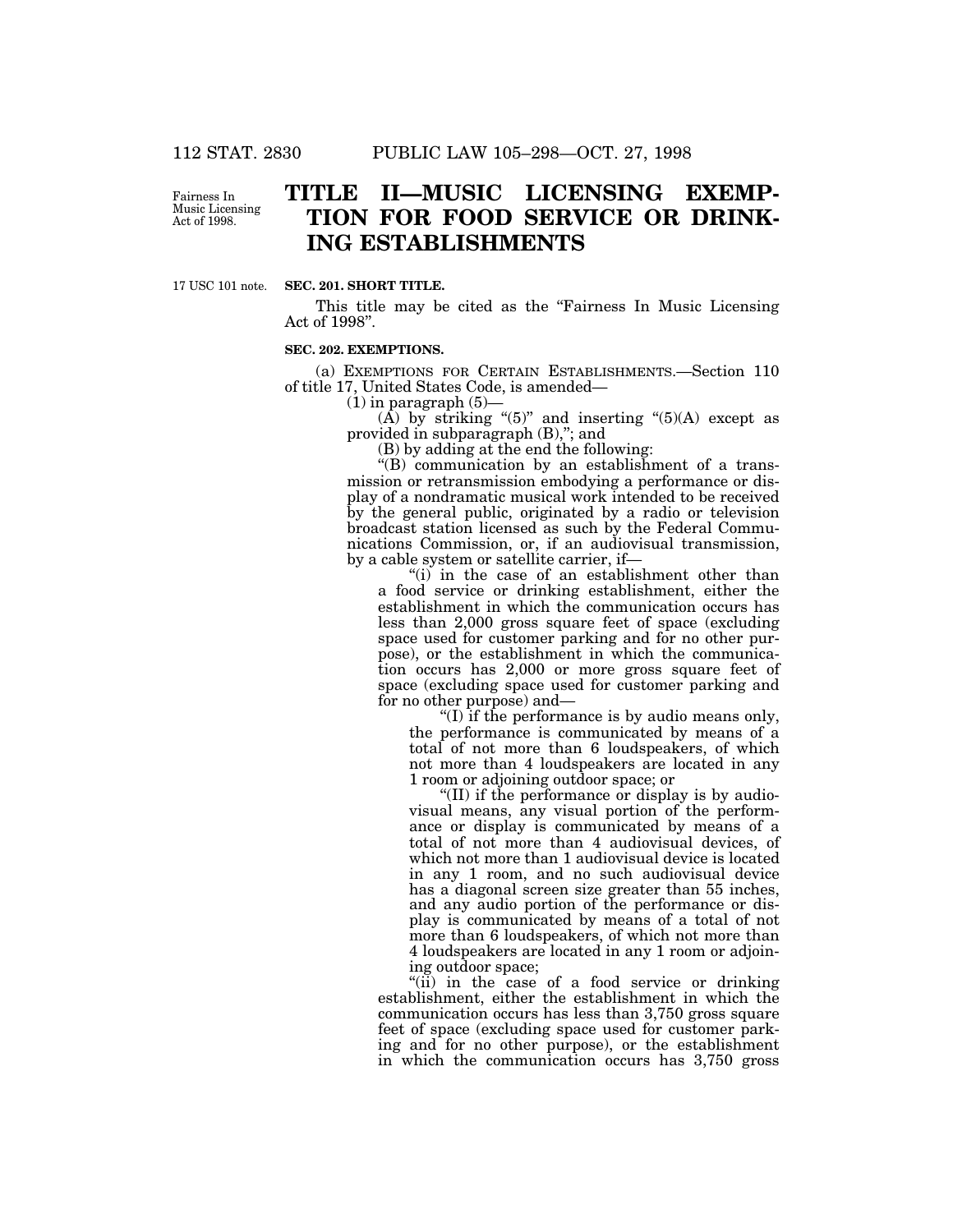square feet of space or more (excluding space used for customer parking and for no other purpose) and—

''(I) if the performance is by audio means only, the performance is communicated by means of a total of not more than 6 loudspeakers, of which not more than 4 loudspeakers are located in any 1 room or adjoining outdoor space; or

''(II) if the performance or display is by audiovisual means, any visual portion of the performance or display is communicated by means of a total of not more than 4 audiovisual devices, of which not more than one audiovisual device is located in any 1 room, and no such audiovisual device has a diagonal screen size greater than 55 inches, and any audio portion of the performance or display is communicated by means of a total of not more than 6 loudspeakers, of which not more than 4 loudspeakers are located in any 1 room or adjoining outdoor space;

''(iii) no direct charge is made to see or hear the transmission or retransmission;

"(iv) the transmission or retransmission is not further transmitted beyond the establishment where it is received; and

" $(v)$  the transmission or retransmission is licensed by the copyright owner of the work so publicly performed or displayed;''; and

(2) by adding after paragraph (10) the following:

''The exemptions provided under paragraph (5) shall not be taken into account in any administrative, judicial, or other governmental proceeding to set or adjust the royalties payable to copyright owners for the public performance or display of their works. Royalties payable to copyright owners for any public performance or display of their works other than such performances or displays as are exempted under paragraph (5) shall not be diminished in any respect as a result of such exemption.''.

(b) EXEMPTION RELATING TO PROMOTION.—Section 110(7) of title 17, United States Code, is amended by inserting ''or of the audiovisual or other devices utilized in such performance,'' after ''phonorecords of the work,''.

### **SEC. 203. LICENSING BY PERFORMING RIGHTS SOCIETIES.**

(a) IN GENERAL.—Chapter 5 of title 17, United States Code, is amended by adding at the end the following:

### **''§ 512. Determination of reasonable license fees for individual proprietors**

''In the case of any performing rights society subject to a consent decree which provides for the determination of reasonable license rates or fees to be charged by the performing rights society, notwithstanding the provisions of that consent decree, an individual proprietor who owns or operates fewer than 7 non-publicly traded establishments in which nondramatic musical works are performed publicly and who claims that any license agreement offered by that performing rights society is unreasonable in its license rate or fee as to that individual proprietor, shall be entitled to determination of a reasonable license rate or fee as follows: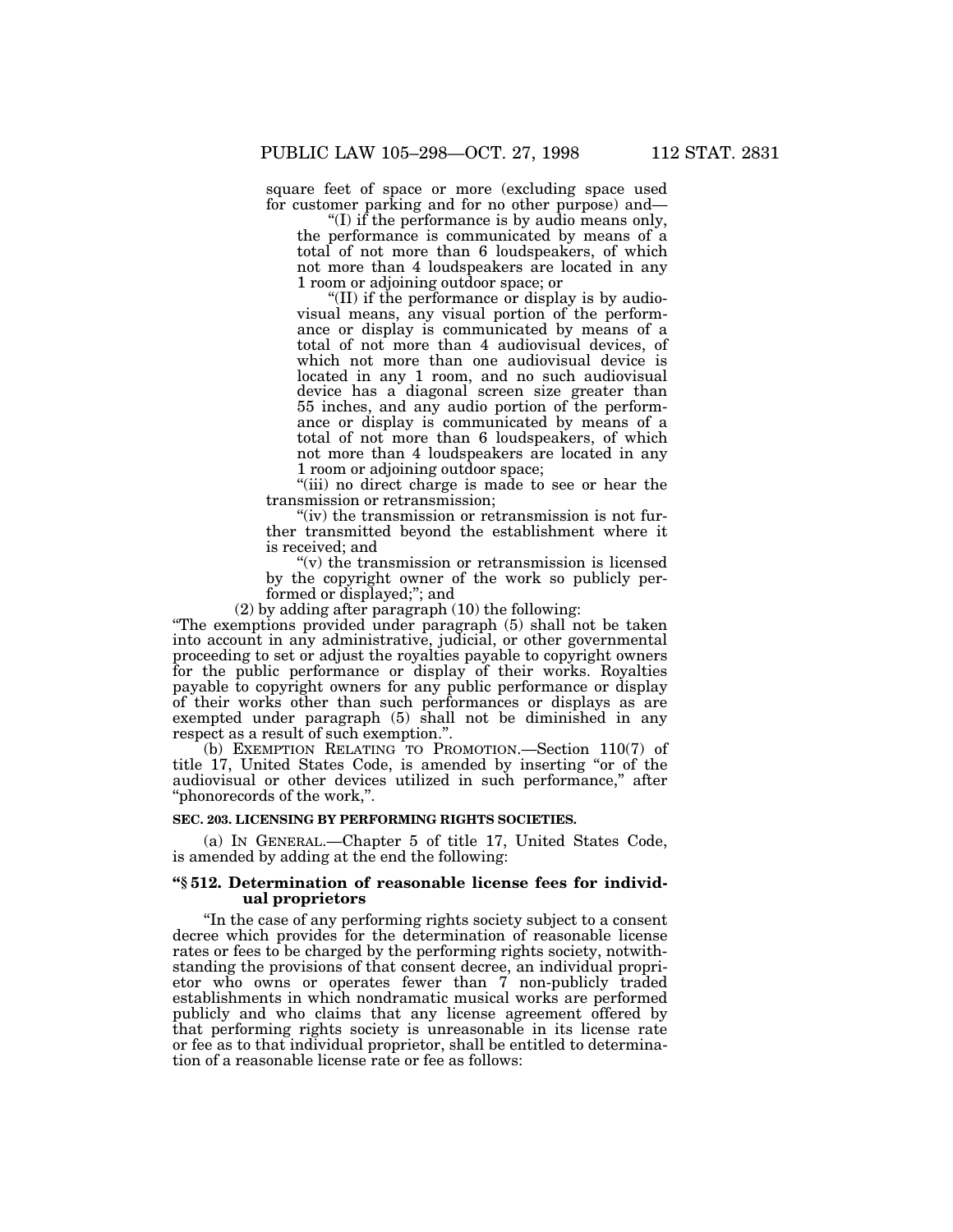''(1) The individual proprietor may commence such proceeding for determination of a reasonable license rate or fee by filing an application in the applicable district court under paragraph (2) that a rate disagreement exists and by serving a copy of the application on the performing rights society. Such proceeding shall commence in the applicable district court within 90 days after the service of such copy, except that such 90-day requirement shall be subject to the administrative requirements of the court.

" $(2)$  The proceeding under paragraph  $(1)$  shall be held, at the individual proprietor's election, in the judicial district of the district court with jurisdiction over the applicable consent decree or in that place of holding court of a district court that is the seat of the Federal circuit (other than the Court of Appeals for the Federal Circuit) in which the proprietor's establishment is located.

''(3) Such proceeding shall be held before the judge of the court with jurisdiction over the consent decree governing the performing rights society. At the discretion of the court, the proceeding shall be held before a special master or magistrate judge appointed by such judge. Should that consent decree provide for the appointment of an advisor or advisors to the court for any purpose, any such advisor shall be the special master so named by the court.

"(4) In any such proceeding, the industry rate shall be presumed to have been reasonable at the time it was agreed to or determined by the court. Such presumption shall in no way affect a determination of whether the rate is being correctly applied to the individual proprietor.

 $(5)$  Pending the completion of such proceeding, the individual proprietor shall have the right to perform publicly the copyrighted musical compositions in the repertoire of the performing rights society by paying an interim license rate or fee into an interest bearing escrow account with the clerk of the court, subject to retroactive adjustment when a final rate or fee has been determined, in an amount equal to the industry rate, or, in the absence of an industry rate, the amount of the most recent license rate or fee agreed to by the parties.

 $(6)$  Any decision rendered in such proceeding by a special master or magistrate judge named under paragraph (3) shall be reviewed by the judge of the court with jurisdiction over the consent decree governing the performing rights society. Such proceeding, including such review, shall be concluded within 6 months after its commencement.

"(7) Any such final determination shall be binding only as to the individual proprietor commencing the proceeding, and shall not be applicable to any other proprietor or any other performing rights society, and the performing rights society shall be relieved of any obligation of nondiscrimination among similarly situated music users that may be imposed by the consent decree governing its operations.

"(8) An individual proprietor may not bring more than one proceeding provided for in this section for the determination of a reasonable license rate or fee under any license agreement with respect to any one performing rights society.

" $(9)$  For purposes of this section, the term 'industry rate' means the license fee a performing rights society has agreed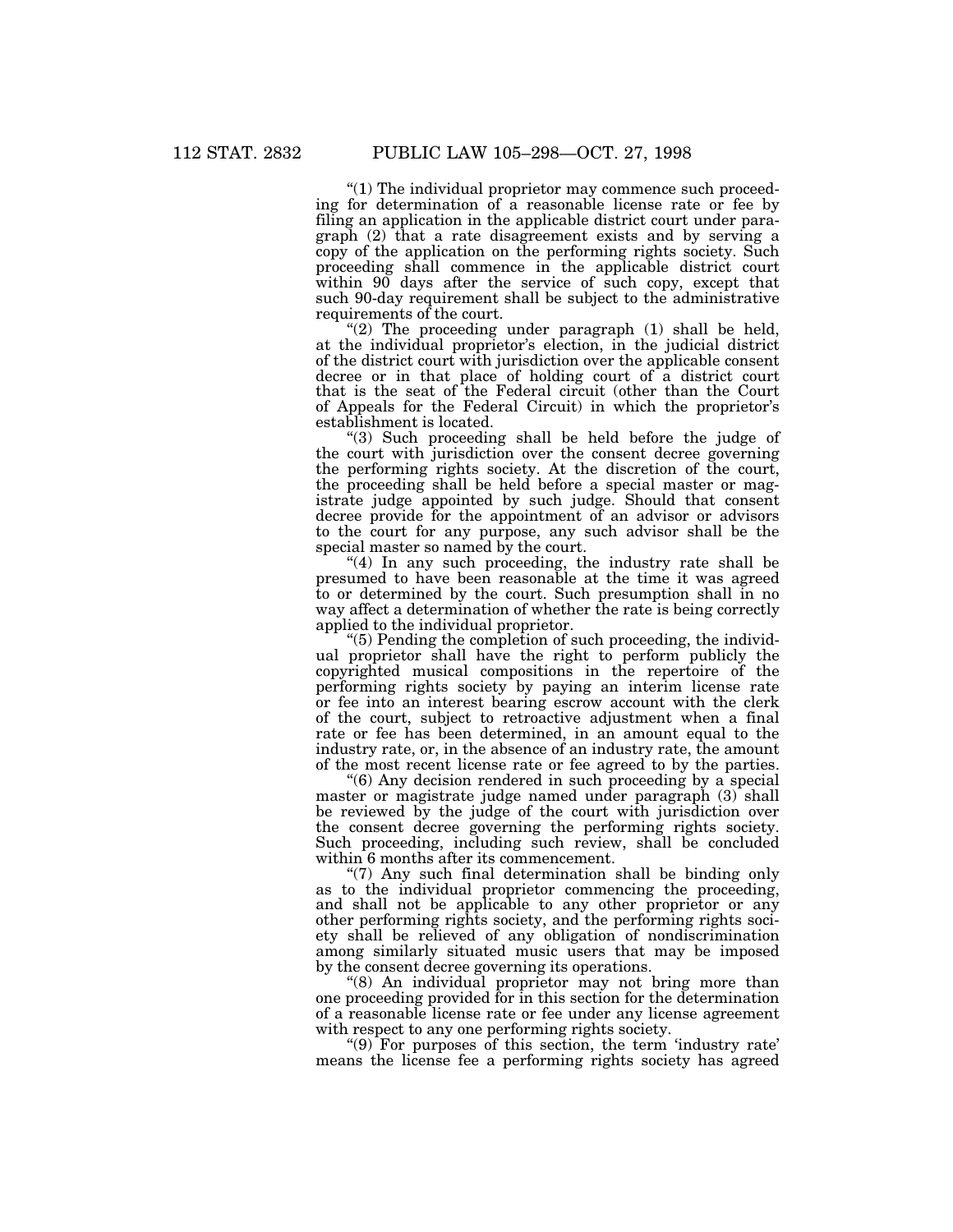to with, or which has been determined by the court for, a significant segment of the music user industry to which the individual proprietor belongs.''.

(b) TECHNICAL AND CONFORMING AMENDMENT.—The table of sections for chapter 5 of title 17, United States Code, is amended by adding after the item relating to section 511 the following: ''512. Determination of reasonable license fees for individual proprietors.''.

#### **SEC. 204. PENALTIES.**

Section 504 of title 17, United States Code, is amended by adding at the end the following:

''(d) ADDITIONAL DAMAGES IN CERTAIN CASES.—In any case in which the court finds that a defendant proprietor of an establishment who claims as a defense that its activities were exempt under section 110(5) did not have reasonable grounds to believe that its use of a copyrighted work was exempt under such section, the plaintiff shall be entitled to, in addition to any award of damages under this section, an additional award of two times the amount of the license fee that the proprietor of the establishment concerned should have paid the plaintiff for such use during the preceding period of up to 3 years.''.

### **SEC. 205. DEFINITIONS.**

Section 101 of title 17, United States Code, is amended— (1) by inserting after the definition of ''display'' the following:

"An 'establishment' is a store, shop, or any similar place of business open to the general public for the primary purpose of selling goods or services in which the majority of the gross square feet of space that is nonresidential is used for that purpose, and in which nondramatic musical works are performed publicly.

"A food service or drinking establishment' is a restaurant, inn, bar, tavern, or any other similar place of business in which the public or patrons assemble for the primary purpose of being served food or drink, in which the majority of the gross square feet of space that is nonresidential is used for that purpose, and in which nondramatic musical works are performed publicly.";

(2) by inserting after the definition of ''fixed'' the following:

''The 'gross square feet of space' of an establishment means the entire interior space of that establishment, and any adjoining outdoor space used to serve patrons, whether on a seasonal basis or otherwise.'';

(3) by inserting after the definition of ''perform'' the following:

"A 'performing rights society' is an association, corporation, or other entity that licenses the public performance of nondramatic musical works on behalf of copyright owners of such works, such as the American Society of Composers, Authors and Publishers (ASCAP), Broadcast Music, Inc. (BMI), and SESAC, Inc.''; and

(4) by inserting after the definition of ''pictorial, graphic and sculptural works'' the following:

''A 'proprietor' is an individual, corporation, partnership, or other entity, as the case may be, that owns an establishment or a food service or drinking establishment, except that no